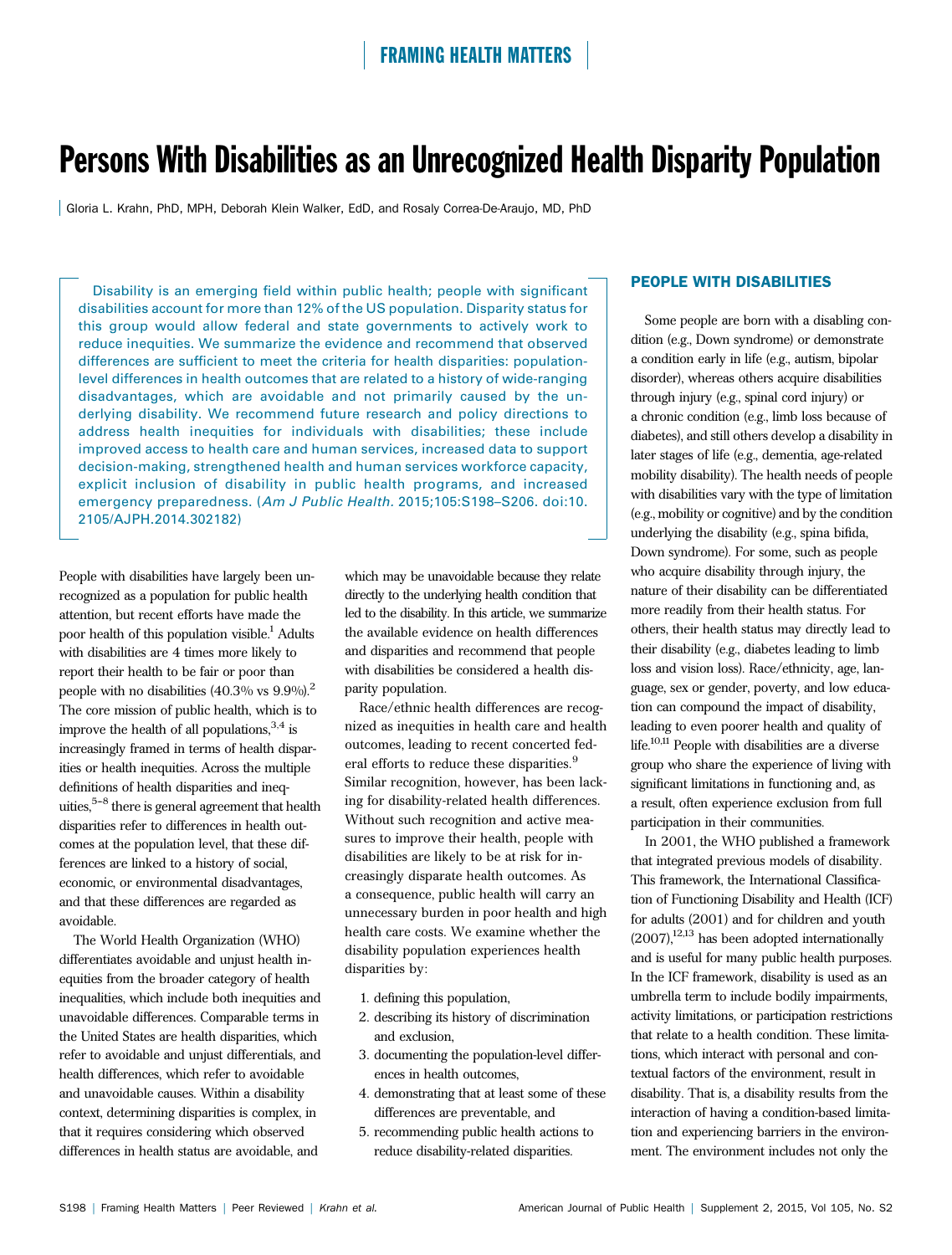physical environment, but also social factors like culture, attitudes, economics, and policies that shape our life experiences. Environmental factors significantly affect health-related and functional outcomes, and can foster or impede good health and a high quality of life.

The ICF model is the most accepted model of disability in public health, $^{14}$  but its adoption in the United States has been slow. This may be because the ICF is based on a model of social participation, and not on the medical model that is still predominant in the United States. Use of the ICF would require coding changes to billing and administrative systems that may not seem justified because of difficulties in applying ICF qualifiers in real-world situations, such as the clinical environment, and because of a lack of practical tools for its use. To address the latter problem, the WHO recently endorsed and released "How to Use the ICF: A Practical Manual for the ICF."<sup>15</sup> Two further developments are encouraging and may result in future adoption and adaptation of the ICF framework by different US federal agencies. First, on January 2, 2013, the US Social Security Administration, under federal register docket no. SSA-2012-007, published a notice to solicit collaboration from the public and federal agencies to evaluate the ICF for use by the Social Security Administration to assess disability and to capture data related to functioning.16 Second, on January 1, 2013, clinicians and administrators began a 6-month pilot test of Medicare's mandated claims-based functional data collection. These new requirements apply to physical therapy, occupational therapy, and speech language pathology outpatient therapy services provided in any setting. This mandated functional status reporting system has associations with the ICF; general categories of functional impairment (G codes) that therapists can use to meet Centers for Medicaid and Medicare requirements are based on the ICF taxonomy and represent aspects of functioning addressed in rehabilitation therapies.<sup>17</sup>

#### Defining Disability for Public Health **Surveillance**

Disability has been defined differently across federal agencies, national data systems, and international frameworks. For example, in 2003, there were no fewer than 67 US federal statutory definitions of disability.18 Definitions

that determine eligibility for services and supports, such as Social Security Disability Insurance and Supplemental Security Income, are understandably restrictive to limit the number of beneficiaries, whereas others that guarantee protection of rights, such as in the Americans with Disabilities Act, are deliberately inclusive to provide antidiscriminatory protection to a broad group of people. Definition differences also reflect an evolution in our understanding of disability and its relationship to health, the relative value society has placed on people with disabilities, and how program eligibility or legal protections have been addressed. Studies have drawn on data that used different definitions and referred to different segments of this population. Lack of comparability across studies has been a major obstacle to developing a solid body of evidence on the health status, health differences, and the health disparities of this population.19

For the first time in 2000, the US Department of Health and Human Services (HHS) blueprint for the nation, Healthy People, included a specific chapter on goals and objectives for the disability population.<sup>20</sup> The first disability objective in Healthy People 2010 called for use of a standardized set of questions to identify people with disabilities in surveys. This was not achieved by 2010 and was continued as a disability objective in Healthy People 2020.<sup>4</sup> With passage of the Affordable Care Act (ACA) in 2010, Section 4302 required data collection standards be used for race/ethnicity, sex, primary language, and disability status. This Healthy People objective was achieved in October 2011 when HHS established data standards for defining disability in public health surveys. $^{21}$  These standard questions across the life span ask about

- 1. deafness or serious difficulty in hearing (all ages);
- 2. blindness or serious difficulty in seeing (all ages);
- 3. serious difficulty in concentrating, remembering, or making decisions because of a physical, mental, or emotional condition (5 years or older);
- 4. serious difficulty walking or climbing stairs (5 years or older);
- 5. difficulty dressing or bathing (5 years or older); and

6. difficulty doing errands alone (e.g., visiting a doctor's office or shopping) because of a physical, mental, or emotional condition (15 years or older).

An affirmative response to any of these questions is considered a disability.

Because surveys have counted disability in different ways, prevalence estimates in public health surveys have ranged from 12% to 30%.2,22 Although sampling and data collection methods have varied, these differences in prevalence estimates relate primarily to how disability is defined and what level of severity qualifies for disability status. The recently established HHS standards for data collection specify "seriously limited," which results in approximately 12.5% of the general US adult population being considered disabled. Other data sets that measure mild-to-moderate limitations include substantially larger portions of the population.<sup>2</sup> Among people who report serious limitations, 46% report mobility disability, 39% report problem-solving or concentration limitations, 26% report hearing, and 21% report vision, with 43% reporting more than 1 limitation. $23$ 

#### Disability Across the Life Course

A life course perspective recognizes that health trajectories are particularly affected at certain times in life: (1) health status results from the cumulative impact of experiences in the past and the present, (2) the environment affects the capacity to be healthy and function effectively in society, and (3) health disparities reflect inequities that go beyond genetics and personal choice.<sup>24</sup> For children and youths, the term "special health care needs" is used more frequently in public health than "disability," and includes many children who experience functional limitations. Children with special health care needs have been defined as

those who have or are at increased risk for a chronic physical, developmental, behavioral, or emotional condition and who also require health and related services of a type or amount beyond<br>that required by children generally.<sup>25(p138)</sup>

When youths with disabilities or special health care needs transition from pediatric care into adult service systems, they and their families often encounter major barriers with health systems that are unprepared to provide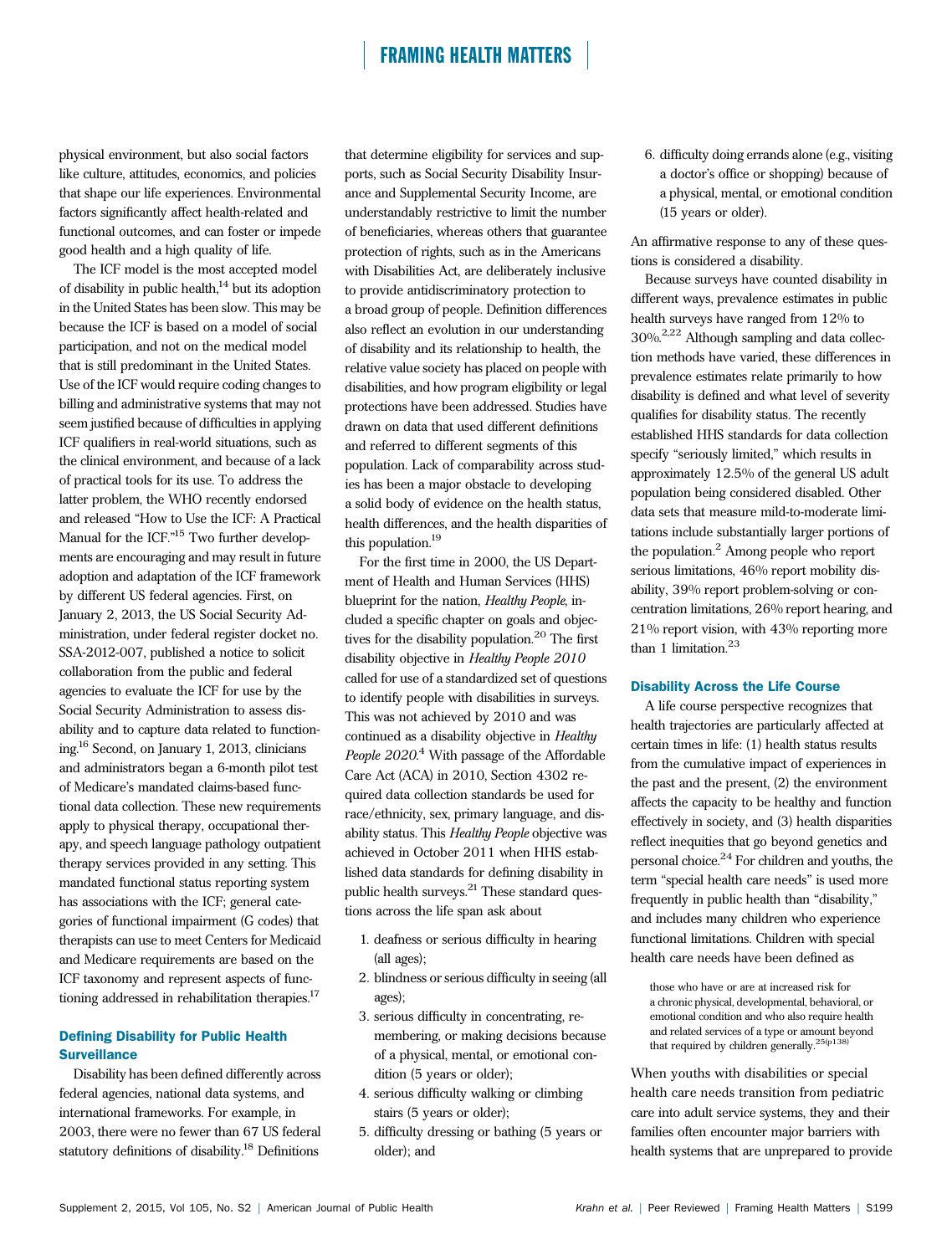



adequate health care for their complex needs.<sup>26</sup>

The cumulative impact of experiences over the life course result in prevalence rates of disability as a proportion of the population that increase with age. Figure 1 is based on the new HHS standards, and demonstrates that by age 85 years and older, two thirds of Americans report functional limitations. In the overall population, however, the majority of people with disabilities are younger than 65 years, and one third are ages 44 to 65 years, which are the prime years for contributing to the workforce.<sup>23</sup>

#### HISTORIC DISADVANTAGE FOR PEOPLE WITH DISABILITIES

Disadvantages for people with disabilities are documented by a long history of legislation and legal rulings to address discrimination and exclusion. Dating back to the mid-19th century, common practice in the United States and some European countries was to institutionalize children and adults with significant disabilities. Life in these institutions was often far from idyllic, and by the mid-20th century, media exposure of the dire life circumstances in institutions galvanized calls for their closure.<sup>27</sup> Involuntary sterilization of women with disabilities in institutions was reflected in the eugenics movement. Following a 1927 Supreme Court ruling, the state's power to conduct forced sterilization was upheld

(Buck v Bell), and was legal until recently in almost half of the US states.28,29 Beginning in the 1960s and 1970s, advocates concertedly pressed for de-institutionalization so that children with disabilities could be raised by their families, and adults could participate in their communities with needed services and supports.

Federal legislation and programs have led the development of services and supports. Title V of the Social Security Act was passed in 1935 and provided resources to all states for services to children with crippling or handicapping conditions. Today, one third of the Title V Maternal and Child Health Block Grant to states must be spent on children with special health care needs.<sup>30</sup> Clinical demonstration programs authorized by Congress in 1957 rapidly expanded to become the Health Services and Resources Administration's interdisciplinary training programs for pediatric care of children with disabilities. In the subsequent decades, health care professionals who trained through these programs transformed health care for children and youths with neurodevelopmental and other disabilities. Similar training is not available for the care of young and older adults with disabilities.<sup>31</sup> The dilemma of adolescent transition illustrates the growing pressure on our national health care and public health systems to adequately address the existing and future health needs of people with disabilities across their life course. Problems in accessing community-based, quality, and appropriate health care in a timely way have been

lamented for decades; these problems were recently summarized.<sup>32</sup>

In 1963, Congress established the Administration on Developmental Disabilities (now Administration on Intellectual and Developmental Disabilities) state-based networks of university-based teaching and research centers, state councils for grass-roots mobilization, and civil rights protection and advocacy centers. This network of programs serves as a model internationally for collaboration at the state and national levels to improve all facets of the lives of people with developmental disabilities.

A free and appropriate public education in the United States was only guaranteed to children with disabilities with the passage of the Education of All Handicapped Children Act of 1974 (subsequently Individuals with Disabilities Education Act). Section 504 of the Rehabilitation Act of 1973 was the beginning of substantive federal legislation protecting persons with disabilities from discrimination and promoting opportunities for independence and self-determination. This was followed in 1990 with the Americans with Disabilities Act (ADA), the world's first comprehensive legislation on the declaration of equality for people with disabilities.<sup>33</sup> Protection from discrimination in employment, programs, and services provided by public entities (including transportation), public accommodations, and telecommunications was provided by the ADA as passed in 1990 and amended in  $2008.<sup>34</sup>$ 

Opportunities and supports for independent living in the community have progressed notably over the past several decades. The Independent Living movement mobilized disability advocates in pressing for support to live independently in the community. However, many people with significant disabilities who were not living with their families were still cared for in institutional settings at the discretion of the state. It required a Supreme Court ruling, the Olmstead decision of 1999, to uphold the right for a person with disabilities to live in the most integrated setting. That ruling held that unjustified institutionalization constitutes discrimination.<sup>35</sup> In response, states have expanded efforts to develop alternative ways of funding and providing community-based services and supports.<sup>36</sup> This history of discrimination and institutionalization has contributed to the health differences observed today.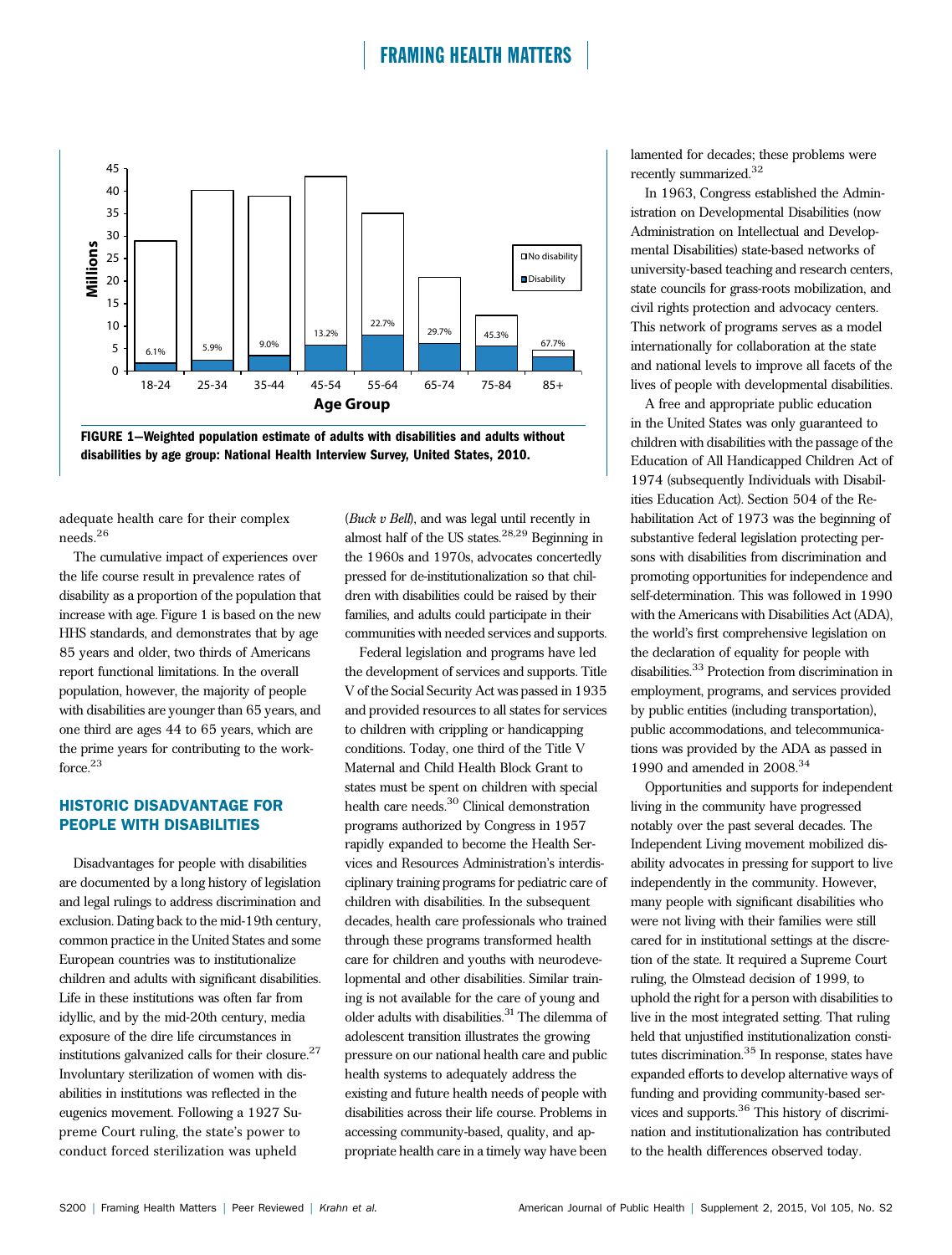#### TABLE 1—Population Differences Between People With and Without Disabilities on Health Indicators of Health Care Access, Health Behaviors, Health Status, and Social Determinants of Health: United States

| <b>Health Indicator</b>                                                        | People With Disabilities (%) | People Without Disabilities (%) | Data Source       |
|--------------------------------------------------------------------------------|------------------------------|---------------------------------|-------------------|
| Health care access                                                             |                              |                                 |                   |
| In past year, needed to see doctor but did not because of cost <sup>a</sup>    | 27.0                         | 12.1                            | <b>BRFSS 2010</b> |
| Women current with mammogram <sup>a</sup>                                      | 70.7                         | 76.6                            | <b>BRFSS 2010</b> |
| Women current with Pap test <sup>a</sup>                                       | 78.3                         | 82.3                            | <b>BRFSS 2010</b> |
| <b>Health behaviors</b>                                                        |                              |                                 |                   |
| Adults who engage in no leisure-time physical activity <sup>a</sup>            | 54.2                         | 32.2                            | <b>NHIS 2008</b>  |
| Children and adolescents considered obese (aged $2-17$ y) <sup>b</sup>         | 21.1                         | 15.2                            | NHANES 1999-2010  |
| Adults who are obese <sup>a,b</sup>                                            | 44.6                         | 34.2                            | NHANES 2009-2010  |
| Adults who smoke (100 cigarettes in lifetime and currently smoke) <sup>a</sup> | 28.8                         | 18.0                            | <b>NHIS 2010</b>  |
| Annual no. of new cases of diagnosed diabetes (per 1000 persons) <sup>a</sup>  | 19.1                         | 6.8                             | NHIS 2008-2010    |
| Adults with cardiovascular disease                                             |                              |                                 | NHIS 2009-2011    |
| $18-44y$                                                                       | 12.4                         | 3.4                             |                   |
| $45 - 64y$                                                                     | 27.7                         | 9.7                             |                   |
| Victim of violent crime (per 1000 persons) <sup>a</sup>                        | 32.4                         | 21.3                            | <b>NCVS 2007</b>  |
| Adults reporting sufficient social and emotional support <sup>a</sup>          | 70.0                         | 83.1                            | <b>BRFSS 2010</b> |
| Social determinants of health                                                  |                              |                                 |                   |
| Adult $(>16 \text{ y})$ unemployment                                           | 15.0                         | 8.7                             | CPS 2011          |
| Adult $(>16 \text{ y})$ employment                                             | 17.8                         | 63.6                            | CPS 2011          |
| Adults with < high school education                                            | 13                           | 9.5                             | <b>BRFSS 2010</b> |
| Internet access                                                                | 54                           | 85                              | NOD 2010          |
| Household income < \$15 000                                                    | 34                           | 15                              | NOD 2010          |
| Inadequate transportation                                                      | 34                           | 16                              | NOD 2010          |

Note. BRFSS = Behavior Risk Factor Surveillance System; CPS = Current Population Survey; NCVS = National Crime Victimization Survey; NHANES = National Health and Nutrition Examination Survey; NHIS = National Health Interview Survey; NOD = National Organization on Disabilities Survey of Americans with Disabilities; Pap test = Papanicolaou test. All differences reported are statistically significant. Most of these data were drawn from the HP2020 Data Indicators Warehouse<sup>40</sup> additional sources used for mammograms and Pap tests,<sup>41</sup> and violence.<sup>42</sup> <sup>a</sup>Age-adjusted.

bobesity defined as a body mass index of  $\geq$  30 kg/m<sup>2</sup>.

### DOCUMENTING POPULATION DIFFERENCES IN HEALTH **OUTCOMES**

As a group, people with disabilities fare far worse than their nondisabled counterparts across a broad range of health indicators $37-39$ and social determinants of health. Table  $1^{40\hbox{-}43}$ presents a number of population indicators that are drawn primarily from the Data Indicators Warehouse for Healthy People 2020,<sup>40</sup> where goals of a 10% population-level change are often regarded as aspirational. Although the gaps in individual indicators may not be dramatic, their cumulative effects are. Adults with disabilities are 2.5 times more likely to report skipping or delaying health care because of cost.2,44 Because people with some disabilities require more health care for management of

their disabling conditions or increased risk of some chronic conditions, measurement of failure or delay in receiving needed care is important rather than comparing receipt of care. At the same time, women with mobility limitations are less likely to be current in mammograms and Pap tests.

People with disabilities consistently report higher rates of obesity, lack of physical activity, and smoking.2,45 Some also have higher rates of newly diagnosed cases of diabetes, and their percentages of cardiovascular disease are 3 to 4 times higher. $46,47$  Although they have higher rates of chronic diseases than the general population, adults with disabilities are significantly less likely to receive preventive care.48,49 As an illustration, people with cognitive limitations are up to 5 times more likely to have diabetes than the general population $47$ 

while potentially receiving less adequate management care.<sup>44,50</sup> Inclusion of people with disabilities is critically important as agencies coordinate efforts $51$  to prevent and manage chronic diseases and conditions like diabetes, cardiovascular disease, and hypertension.

Injury is known to be a leading cause of disability, but what is less well recognized is the heightened risk of injury (both unintentional injury and violence) among children and adults who already have a disability. Disability status is as great or greater a risk for unintentional injury than age, sex or gender, race, or education.<sup>52-54</sup> People with disabilities are  $1.5$  times more likely to be victims of nonfatal violent crimes than people with no disability, and more than twice as likely to report rape or sexual assault compared with people without a disability.<sup>42</sup> Women are victimized more often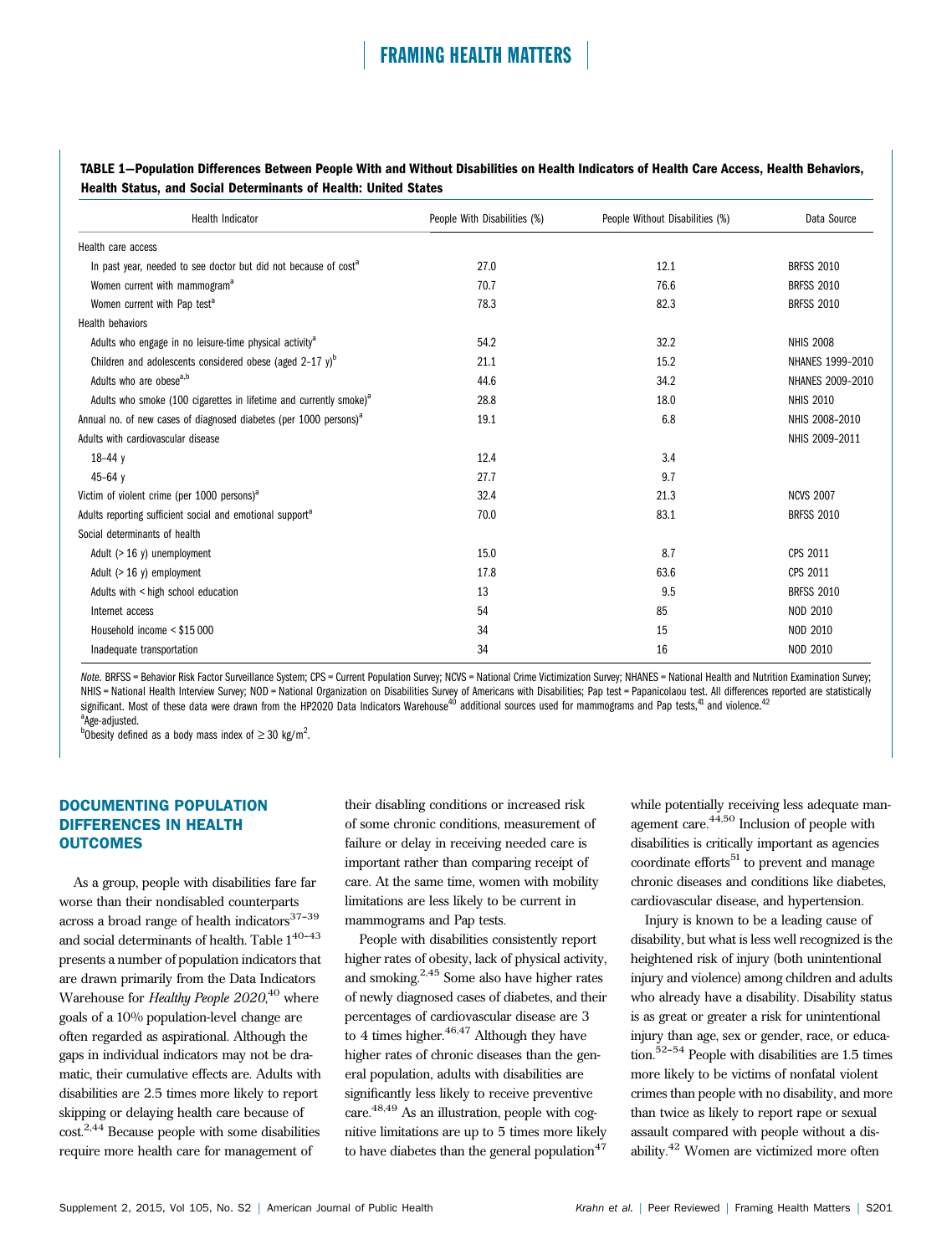than men, and people with cognitive disabilities have the highest rates of violent victimization.<sup>42</sup> Both men and women with disabilities are at significantly increased risk for intimate partner violence.<sup>55</sup> Mental distress such as depression or anxiety is a common concern for people with disabilities who are also less likely to report receiving adequate social and emotional support.<sup>56,57</sup>

#### Inequalities in Preparedness and Health **Insurance**

Emergency preparedness is a safety issue of special concern for this population. There is inadequate data collection on emergency planning for people with disabilities, but what is available indicates this is an especially vulnerable time for this population. For example, during Hurricane Katrina, 38% of people who did not evacuate to safety had a mobility disability or were a care provider for a person with a disability.<sup>58</sup>

Rates of insurance coverage are generally comparable between disability and nondisability populations,  $2.45$  but the nature of coverage differs. Approximately 75% of people without disabilities have private health insurance, but fewer than 50% of people with complex limitations (severe disabilities) are privately insured.<sup>2</sup> Furthermore, although public insurance provides coverage for many people with disabilities, it does not cover all people, and the greatest gaps are felt by people with emotional disabilities; 28% are uninsured.<sup>2</sup> Even with insurance, people with disabilities are much more likely (16% vs 5.8%) to miss getting needed care because of cost.<sup>44</sup>

#### Inequalities in Health Determinants

A social determinants approach to health explicitly recognizes the importance of the social environment, individual behaviors, and health services in addition to biology and genetics.<sup>4</sup> On virtually all measures of social determinants, adults with disabilities fare poorly. The current experience of living with a disability is associated with more likelihood of not having a high school education (13% vs 9.5%) and much less likelihood for employment  $(21\%$  vs  $59\%)$ , <sup>40</sup> less access to the Internet (54% vs 85%), much more likelihood of having an annual household income less

than  $$15\,000$  (34% vs  $15\%$ ), and inadequate transportation (34% vs  $16\%$ ).<sup>43</sup>

People who have systematically experienced the economic and social disadvantages of poverty and discrimination face greater obstacles to optimal health.<sup>9</sup> These experiences of disadvantage, discrimination, and difficulties in accessing health care and health promotion services contribute to unhealthier lifestyle behaviors and poorer mental health, creating a cycle of more chronic conditions, poorer health, and increasing functional limitations.

## DOCUMENTING PREVENTABLE INEQUALITIES

Although differences in health outcomes between people with and without disabilities are substantial, they are often dismissed with the argument that they do not represent true disparities. The arguments frequently fall into 1 of 2 categories: (1) these differences are caused by the condition that led to the disability—"they're disabled, of course their health is poor"—or (2) that the poor health was present first and subsequently led to the functional limitation—"how do you know what came first?" The health differences observed in disability populations are more complexly determined than implied by these arguments. Some portion of observed differences likely are attributable to the condition (causal circularity); the critical concern is that a closer look is needed to identify those differences that are preventable and unjust within this population.

Researchers have used several research design strategies to disentangle these complexities to document the preventability of some differences. One strategy has been to focus on health variables in which the base rates would be expected to be the same across populations regardless of disability status. An example is examination of age-adjusted rates of clinical preventive services, such as mammograms or blood pressure checks, which are procedures that are recommended for all populations. Population research has consistently documented that women with disabilities receive lower rates of clinical preventive services such as mammograms,59,60 and receive differential treatment of detected cancers.<sup>60,61</sup> These differences are not evident for all clinical preventive services; people with disabilities are

noted to have equivalent or higher rates of immunizations and management of hypertension.38,45

The second concern, the causality conundrum, is a challenge to documenting preventable health disparities with cross-sectional data. In the absence of longitudinal data, researchers have implemented alternative methodologies to explore causality. With obesity, for example, researchers have documented that children with disabilities are also at higher risk for obesity than their nondisabled peers, suggesting an early onset of obesity for at least some people with disabilities. Another strategy is to assess health and health behaviors before the age at which disability might result from those behaviors. For example, researchers examining relative smoking rates for people with and without disabilities limited the sample to those younger than 45 years, which is the age before the effects of long-term smoking likely would have resulted in disability.<sup>62</sup> Smoking rates were still substantially higher in young and middle-aged people with disabilities in this study. Another research strategy is to require that disability status be established for a set time before measuring health outcomes. For example, researchers required that disability status be documented (through Supplemental Security Income or Social Security Disability Income eligibility) at least 6 months before cancer diagnosis. Using this requirement, they were able to demonstrate higher cancer rates and more advanced stages of some cancers at time of diagnosis for people with certain disabilities.<sup>63</sup>

We recognize that although some differences likely are related to the underlying condition that led to the disability, others are not. Our primary concern is that inadequate attention and research have gone into determining those differences that are disparities. The ready dismissal of observed health differences in this population could itself be considered unjust.

### PUBLIC HEALTH ACTIONS TO REDUCE HEALTH INEQUALITIES

The available evidence documents that people with disabilities meet all the criteria for a disparity population. They experienced a history of social, economic, and environmental disadvantages in which children and adults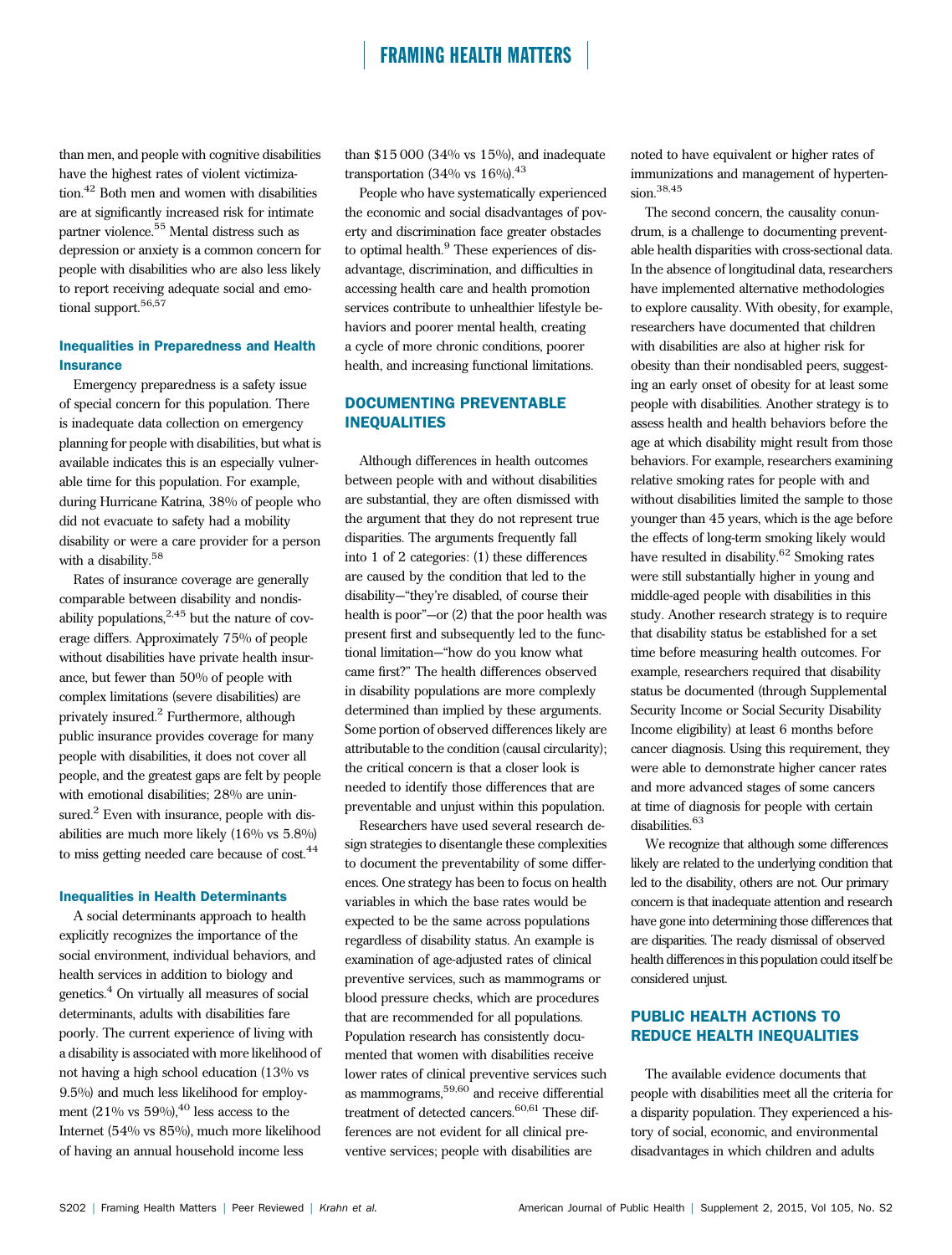with disabilities were institutionalized and marginalized. They experience documented differences in health outcomes at the population level that relate to higher rates of unmet health care needs, unhealthy lifestyle behaviors, mental health and chronic diseases, and social determinants of poor health. Finally, many of these differences are recognized as avoidable and disproportionately affect this population.

Public health recognition of these needs is reflected in a number of major reports over the past decade. The Office of the Surgeon General issued a report in 2002 that outlined a blueprint for action to improve the health of people with intellectual disabilities.<sup>37</sup> This was followed in 2005 by a Surgeon General's Call to Action to improve the health and wellness of all people with disabilities.<sup>38</sup> In 2007, the Institute of Medicine issued The Future of Disability in America, which placed particular emphasis on health, adolescent transition, and technology.19 The National Council on Disability report of 2009<sup>32</sup> summarized the shortcomings of health care access for people with disabilities. These reports have made strong and consistent recommendations on how to improve health care and to address the inequity experienced by this population.

These recommendations have been reinforced by objectives for people with disabilities in the Healthy People reports. Disability and health is 1 of 42 topic areas in Healthy People 2020.<sup>4</sup> The 20 Healthy People 2020 objectives in disability and health are distributed across 4 areas: systems and policies (3 objectives), barriers to health care (4 objectives), environment (5 objectives), and activities and participation (8 objectives). Without action on these measurable and targeted objectives, health disparities can be expected to continue and possibly increase for people with disabilities.

Health expenditures associated with disabilities, including medical care and long-term services, have been estimated at \$400 billion annually,  $64$  with  $70%$  of these costs covered through public programs. This represents a significant national expenditure that still results in preventable health gaps. The implications of recognizing individuals with disabilities as a health disparity population are presented in 5 areas:

- 1. improved access to health care and human services,
- 2. increased data for decision-making,
- 3. strengthened health and human services workforce capacity,
- 4. explicit inclusion in public health programs, and
- 5. increased preparation for emergencies.

### Access to Health Care and Human **Services**

The disparities in unmet health care needs of people with disabilities stand as a stark reminder of the work that must be done to improve access to care. Health reform, through the ACA,65 holds special importance for people with disabilities through a number of key provisions. Denial of coverage because of preexisting conditions will no longer be allowed (ACA §1101 and §2704). Protection through a new patient's bill of rights will no longer allow a lifetime cap on benefits that leave people with disabilities without the care they need when they need it most (ACA §2711). Expansion of the Medicaid program is intended to allow many Americans with disabilities who did not previously qualify for coverage to be insured and stay healthy (ACA §2001). The ACA also authorizes federally conducted or supported surveys and health care and public health programs to collect standard demographic characteristics that include disability status (ACA § 4302).

Despite passage of the ADA more than 20 years ago, health facilities and services often are not fully accessible. National data are not available, but a recent survey of almost 2400 primary care facilities serving Medicaid patients in California noted that fewer than half of facilities were fully architecturally accessible; only 8.4% had accessible examination tables, and less than 4% had accessible weight scales.<sup>66</sup> Furthermore, there are few resources to help people with disabilities know which medical facilities will accommodate their limitations. As a result, many people with disabilities do not receive complete medical examinations because equipment such as weight scales, examining tables, and mammography equipment do not accommodate their disability. In late 2013, the Architectural and Transportation Barriers Compliance Board (Access Board) released much-anticipated standards to define accessibility of medical equipment to be used on a voluntary basis.<sup>67</sup>

Disparities in accessing health care and clinical preventive services can be reduced by implementing the standards for accessible equipment and close monitoring of ADA and ACA compliance. Several measures have been developed recently to assess accessibility of health care facilities,  $68-71$  but, to date, no requirements have called for the systematic collection of data on accessibility of facilities or medical equipment.

#### Data to Drive Policy and Practice

By implementing the standardized disability identifiers across surveys, public health will be able to use existing data sets to compare health outcomes and health differences across multiple data systems, and to disaggregate disability into different functional categories (e.g., vision, hearing, mobility, problem solving or concentration). The resulting advance in scientific capacity and innovation in disabilities research should greatly improve knowledge of health outcomes, causes of health differences and disparities, and effectiveness of interventions. The next important step would be for public health researchers to routinely analyze their data by disability status to determine when disability is important as a demographic characteristic variable for the focus of their study. These data could provide health systems and professionals the much-needed information about where to focus to improve the health of people with disabilities across the life span.

Increasing the amount and coordination of disability research and routinely including people with disabilities in general health research will help close the knowledge gap on effective interventions. The Interagency Committee on Disability Research was established by Congress in 1978 to promote coordination, collaboration, and information sharing among federal agencies and stakeholders on disability and rehabilitation research. In 2011, the Interagency Committee on Disability Research established a Federal Collaboration on Health Disparities Research Workgroup, which can provide critical leadership for active collaboration across agencies in planning health disparities research, including funding, monitoring, and dissemination of findings.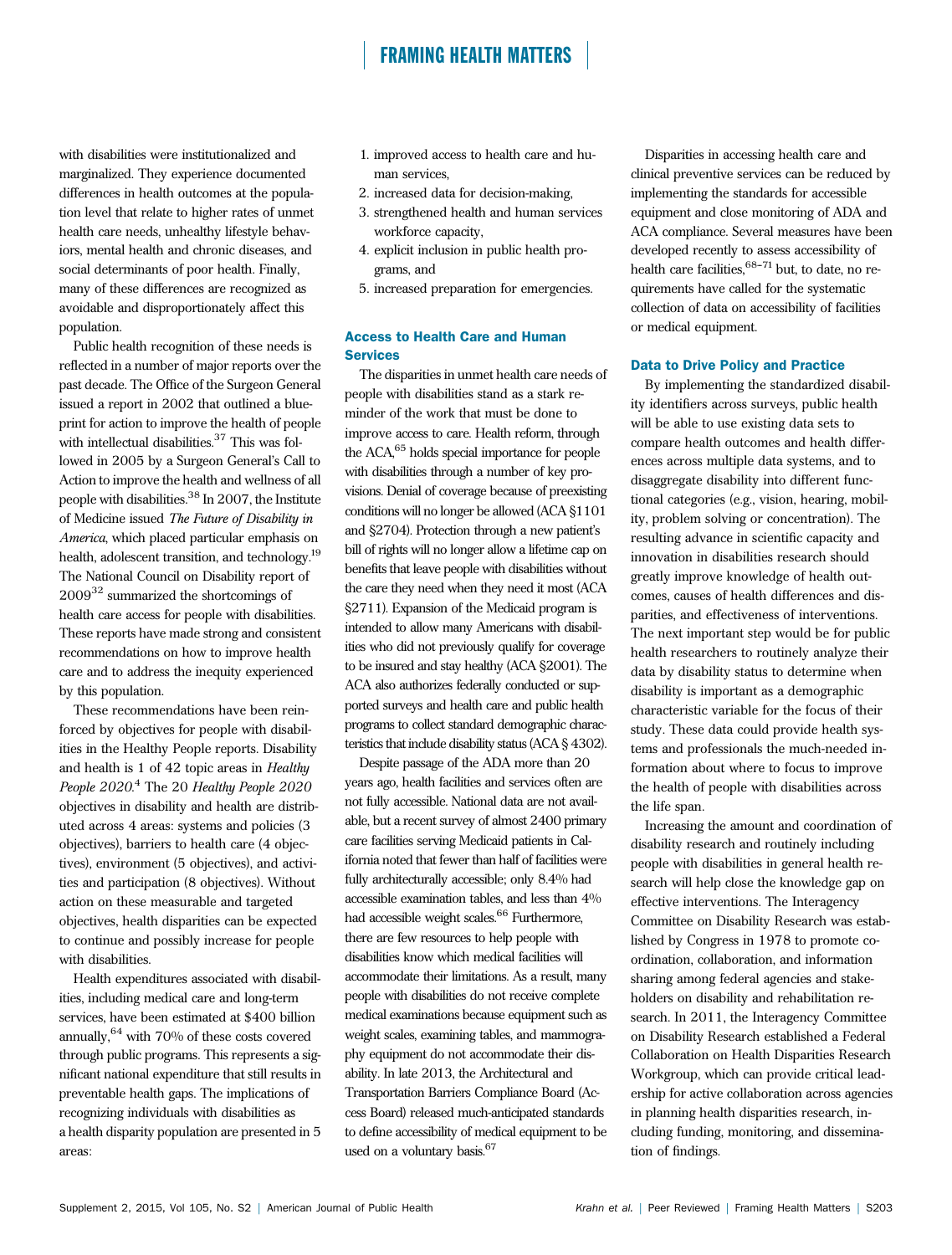### Strengthened Health and Human Services Workforce Capacity

Every major report addressing the poor health of people with disabilities has called for improvements in training of health care providers about adults with disabilities. The National Council on Disability in its 2009 report noted that, "The absence of professional training on disability competency issues for health care practitioners is one of the most significant barriers preventing people with disabilities from receiving appropriate and effective health care." 32(p13) It provides numerous examples of patients' perception of how their care was inadequate because of professionals' lack of knowledge or erroneous assumptions. The Institute of Medicine<sup>19</sup> reported that health professionals are poorly prepared to meet the complex medical and psychosocial needs of people with disabilities. However, disability competency is not currently a core curriculum requirement for medical school accreditation or for receipt of federal funding. Furthermore, a 2000 survey of US graduate schools of public health showed that only 13% of programs had a graduate track in disabilities.<sup>72</sup>

Training can be improved at several levels: (1) basic disability awareness for all public health workers and clinical care providers, (2) discipline-specific training on select aspects of disability, and (3) a needed infrastructure for core leadership training of health professionals in disabilities that addresses the full life span. A foundation of knowledge on disability and public health has been emerging,73,74 which lends itself to training an array of health and public health professionals. Healthy People 2020 includes a disability and health objective that calls for increasing the number of public health programs with a course on disability.<sup>4</sup> Improved training of health care providers can support earlier identification and intervention for children with disabilities, improved services for youths with disabilities transitioning into the adult care system, and improved health care and health promotion for adults with disabilities. If implemented, these actions could build the foundation for a multitiered process to increase disability awareness in the clinical and public health workforce and develop the needed infrastructure and direction for future development of workforce leadership in disability competence.

### Inclusion of Disabled Persons in Public Health Programs and Services

People with disabilities are often excluded from participation in mainstream public health programs and services. This resulted from many disadvantages, including historic segregation and isolation, explicit exclusion in developing the evidence base for interventions, provider discomfort in working with people with disabilities, and inadvertent exclusion by not recruiting for this population and not accommodating for their vision, hearing, mobility, or cognitive limitations.75,76

Inclusion into effective mainstream health practices is a powerful tool for improving the health of people with disabilities. Some federal agencies, notably the National Institute on Disability and Rehabilitation Research (within Department of Education), the Agency for Healthcare Research and Quality, and most recently, the Centers for Disease Control and Prevention, have initiated efforts that promote the explicit inclusion of people with disabilities in research and programs. $77-79$  To date, there has not been concerted effort across federal agencies on language or policy for explicitly including disability populations in mainstream programs and research. Such efforts have been undertaken for race/ethnicity disparities as a result of the HHS Action Plan to Reduce Racial and Ethnic Health Disparities.<sup>9</sup> Based on the successes in addressing racial/ethnic disparities, similar actions could lead to the explicit inclusion of people with disabilities.

#### Emergency Preparedness to Protect Health and Save Lives

During times of emergency or in disaster situations, people with disabilities are less likely to be evacuated and can be especially vulnerable. Emergency preparedness means planning for the different phases of multiple disaster scenarios that could be natural or man-made. It involves system-level responsiveness that assures that people with disabilities and their support systems are included in all phases of preparedness, evacuation, and recovery within communities, including adaptive strategies for in-place and shelter accommodations on a community-wide scale. It also requires individual-level planning and training in advance of, during, and following events.<sup>80</sup> Coordinated efforts and explicit planning across

HHS agencies could lead to better addressing the needs of people with various limitations.

#### **SUMMARY**

Public health faces a critical opportunity to improve the health of the public and achieve equity in health status for all people—the opportunity and responsibility to promote health equity for people with disabilities. This sizable population has generally been unrecognized as a health disparity population. Importantly, people with disabilities are over-represented in many target populations for public health intervention—from smoking to obesity to injury prevention—yet their presence in these target groups is not recognized nor accommodated. As a group, people with disabilities experience more chronic diseases and conditions, and experience them at earlier ages, making this a critically important population to include to achieve success in health promotion campaigns. Federal and state agencies and national and state public health organizations can recognize people with disabilities as a health disparity population and address these disparities. Proposed actions include improved access to health care and human services, collection and routine use of disability data for decisionmaking, strengthened health and human services workforce capacity, explicit inclusion of people with disabilities in public health programs, and improved preparation and coordination for emergencies. By decreasing the disparities of people with disabilities, these actions can support public health in improving the health of all people in the United States.

#### About the Authors

At the time of the writing of this article, Gloria L. Krahn was with the Division of Human Development and Disability, National Center on Birth Defects and Developmental Disabilities, Centers for Disease Control and Prevention, Atlanta, GA. Deborah Klein Walker is with the Public Health and Epidemiology Practice, Abt Associates, Cambridge, MA. Rosaly Correa-De-Araujo was with the Department of Health and Human Services, Washington, DC. Correspondence should be sent to Gloria L. Krahn, College of Public Health and Human Sciences, Oregon State University, 2631 SW Campus Way, Corvallis, Oregon 97331 (e-mail: [Gloria.Krahn@Oregonstate.edu](mailto:Gloria.Krahn@Oregonstate.edu)). Reprints can be ordered at http://www.ajph.org by clicking the "Reprints" link.

This article was accepted July 7, 2014.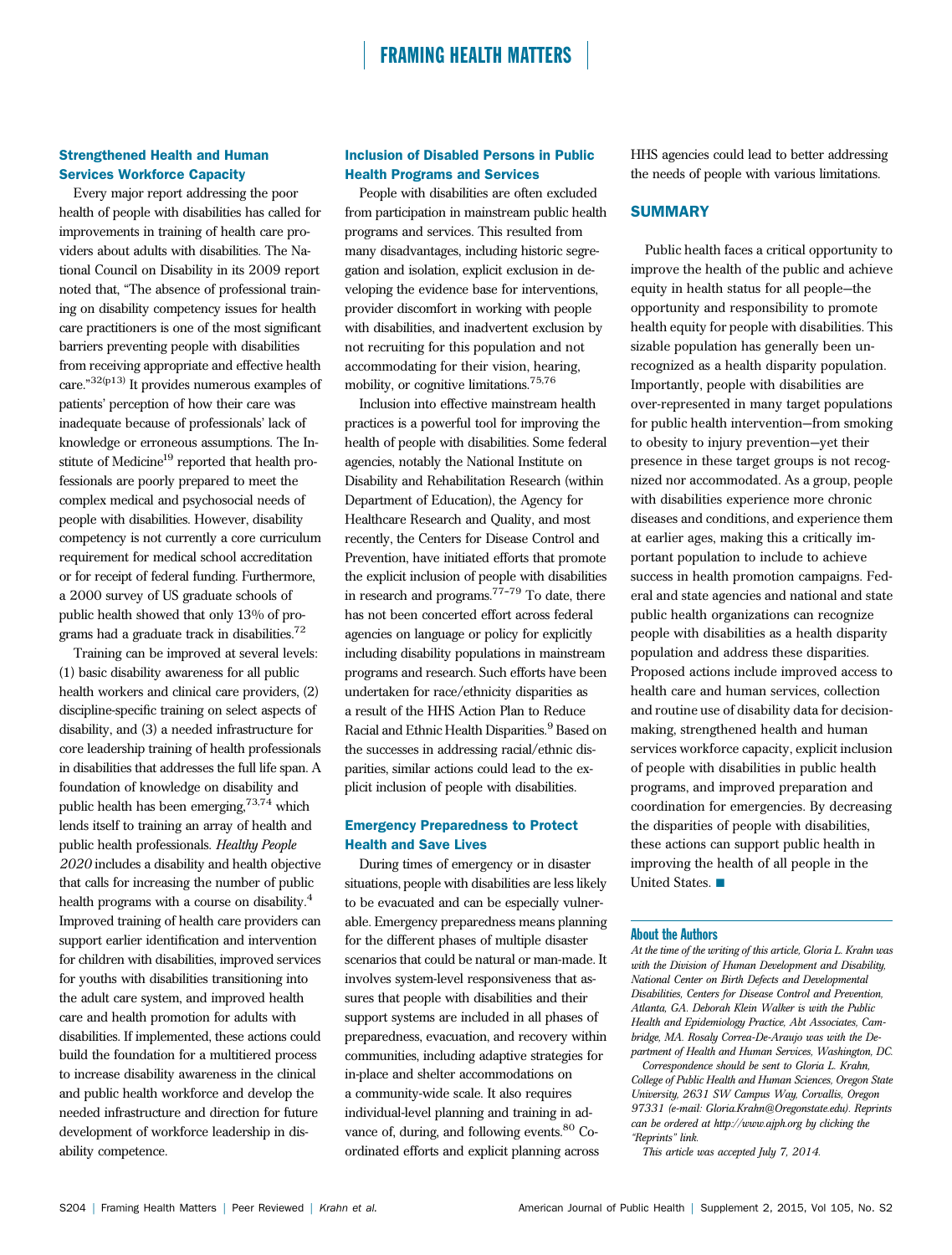#### **Contributors**

G. L. Krahn was the lead writer; all authors contributed equally to conceptualization and development of this article.

#### Acknowledgments

We are deeply indebted to the encouragement of Assistant Secretary for Health Howard Koh in the preparation of this article, and are grateful to Danice Eaton of the Centers for Disease Control and Prevention for analysis of the Healthy People 2020 data presented in Table 1.

Note. The opinions expressed herein do not necessarily reflect those of the Centers for Disease Control and Prevention, the National Institutes of Health, or the US Department of Health and Human Services.

#### Human Participant Protection

Human participation protection was not required because human participants were not used specifically for the work reported in this article.

#### References

1. Trevathan E. Foreword. In: Drum CE, Krahn GL, Bersani H Jr, eds. Disability and Public Health. American Public Health Association and American Association on Intellectual and Developmental Disabilities. Washington, DC: American Public Health Association; 2009:vii-viii.

2. Altman BM, Bernstein A. Disability and Health in the United States, 2001-2005. Hyattsville, MD: National Center for Health Statistics; 2008.

3. American Public Health Association. Our mission. Available at: [http://www.apha.org/about-apha/our](http://www.apha.org/about-apha/our-vision/our-mission)[vision/our-mission.](http://www.apha.org/about-apha/our-vision/our-mission) Accessed October 21, 2014.

4. US Department of Health and Human Services. The Secretary's Advisory Committee on National Health Promotion and Disease Prevention Objectives for 2020. Phase I report: recommendations for the framework and format of Healthy People 2020. Section IV. Advisory Committee findings and recommendations. 2010. Available at: [http://www.healthypeople.gov/sites/default/](http://www.healthypeople.gov/sites/default/files/PhaseI_0.pdf) fi[les/PhaseI\\_0.pdf.](http://www.healthypeople.gov/sites/default/files/PhaseI_0.pdf) Accessed October 21, 2014.

5. Braveman P. Health disparities and health equity: concepts and measurement. Annu Rev Public Health. 2006;27:167-194.

6. Institute of Medicine. Unequal Treatment: Confronting Racial and Ethnic Disparities in Health Care. Washington, DC: National Academy of Sciences; 2002.

7. Whitehead M. The concepts and principles of equity in health. Int J Health Serv.  $1992;22(3):429-445$ .

8. World Health Organization. Health impact assessment-glossary of terms. Available at: [http://](http://www.who.int/hia/about/glos/en/index.html) [www.who.int/hia/about/glos/en/index.html](http://www.who.int/hia/about/glos/en/index.html). Accessed May 29, 2013.

9. US Department of Health and Human Services. Action plan to reduce racial and ethnic health disparities. 2010. Available at: [http://www.minorityhealth.hhs.](http://www.minorityhealth.hhs.gov/npa/files/Plans/HHS/HHS_Plan_complete.pdf) gov/npa/fi[les/Plans/HHS/HHS\\_Plan\\_complete.pdf.](http://www.minorityhealth.hhs.gov/npa/files/Plans/HHS/HHS_Plan_complete.pdf) Accessed March 17, 2013.

10. Chevarley FM, Thierry JM, Gill CF, Ryerson AB, Nosek MA. Health, preventive health care, and healthcare access among women with disabilities in the 1994-1995 National Health Interview Survey, Supplement on Disability. Womens Health Issues. 2006;16  $(6):297-312.$ 

11. Centers for Disease Control and Prevention. Racial/ ethnic disparities in self-rated health status among adults with and without disabilities--United States, 2004-2006. MMWR Morb Mortal Wkly Rep. 2008;57(39):1069-1073.

12. World Health Organization. International Classification of Functioning, Disability and Health. Geneva, Switzerland: World Health Organization; 2001.

13. World Health Organization. International Classification of Functioning, Disability and Health—Children & Youth Version. Geneva, Switzerland: World Health Organization; 2007.

14. Iezzoni LI, Freedman VA. Turning the tide: the importance of definitions. *JAMA*. 2008;299(3):332-334.

15. World Health Organization. How to use the ICF: a practical manual for using the International Classification of Functioning, Disability and Health (ICF). 2013. Available at: [http://www.who.int/classi](http://www.who.int/classifications/drafticfpracticalmanual.pdf)fications/ [drafticfpracticalmanual.pdf](http://www.who.int/classifications/drafticfpracticalmanual.pdf). Accessed October 21, 2014.

16. Escorpizo R, Stucki G. Disability evaluation, social security, and the international classification of functioning, disability and health: the time is now. J Occup Environ Med. 2013;55(6):644-651.

17. Resnik L. Medicare mandate for claims-based functional data collection: an opportunity to advance care, or a regulatory burden? Phys Ther.  $2013;93(5):587-588$ .

18. Cherry Engineering Support Services, Inc. Federal statutory definitions of disability: prepared for the Interagency Committee on Disability Research. McLean, VA: Cherry Engineering Support Services, Inc. 2003. Available at: [http://blackstream-tech.com/gears\\_icdr/](http://blackstream-tech.com/gears_icdr/images/pdfs/Disability_definitions_2003_%20final_Aug19.pdf) [images/pdfs/Disability\\_de](http://blackstream-tech.com/gears_icdr/images/pdfs/Disability_definitions_2003_%20final_Aug19.pdf)finitions\_2003\_% 20fi[nal\\_Aug19.pdf.](http://blackstream-tech.com/gears_icdr/images/pdfs/Disability_definitions_2003_%20final_Aug19.pdf) Accessed October 21, 2014.

19. Institute of Medicine. The Future of Disability in America. Washington, DC: National Academies Press; 2007.

20. US Department of Health and Human Services. Healthy People 2010. Available at: [http://www.healthypeople.gov/](http://www.healthypeople.gov/2010/Publications) [2010/Publications.](http://www.healthypeople.gov/2010/Publications) Accessed April 16, 2013.

21. US Department of Health and Human Services. Final data collection standards for race, ethnicity, primary language, sex, and disability status required by section 4302 of the Affordable Care Act, October 31, 2011. Available at: [http://minorityhealth.hhs.gov/omh/](http://minorityhealth.hhs.gov/omh/browse.aspx?lvl=3%26lvlid=53) [browse.aspx?lvl=3&lvlid=53](http://minorityhealth.hhs.gov/omh/browse.aspx?lvl=3%26lvlid=53) and [http://minorityhealth.](http://minorityhealth.hhs.gov/omh/browse.aspx?lvl=3%26lvlid=54) [hhs.gov/omh/browse.aspx?lvl=3&lvlid=54.](http://minorityhealth.hhs.gov/omh/browse.aspx?lvl=3%26lvlid=54) Accessed October 21, 2014.

22. Oreskovich J, Zimmerman H. Montana Fact[or]s. Defining disability: a comparison of disability prevalence estimates produced by BRFSS and other data sources. 2012. Available at: [http://50.57.217.98/pdf/mtfactors/](http://50.57.217.98/pdf/mtfactors/2012_factors1_final.pdf) [2012\\_factors1\\_](http://50.57.217.98/pdf/mtfactors/2012_factors1_final.pdf)final.pdf. Accessed February 28, 2014.

23. Centers for Disease Control and Prevention. CDC grand rounds: public health practices to include persons with disabilities. MMWR Morb Mortal Wkly Rep. 2013:62(34):697-701.

24. US Department of Health and Human Services. Rethinking MCH: the life course model as an organizing framework: concept paper. 2010. Available at: [http://](http://www.hrsa.gov/ourstories/mchb75th/images/rethinkingmch.pdf) [www.hrsa.gov/ourstories/mchb75th/images/](http://www.hrsa.gov/ourstories/mchb75th/images/rethinkingmch.pdf) [rethinkingmch.pdf](http://www.hrsa.gov/ourstories/mchb75th/images/rethinkingmch.pdf). Accessed November 13, 2012.

25. McPherson M, Arango P, Fox H, et al. A new definition of children with special health care needs. Pediatrics. 1998;102(1 pt 1):137-140.

26. Walker DK, Jesien G. Transition policies: challenges and services for youth with disabilities and chronic health conditions. In: Lollar D, ed. Launching Into Adulthood: An Integrated Response to Support Transition of Youth With Chronic Health Conditions and Disabilities. Baltimore, MD: Brookes: 2010:3-20.

27. Braddock DL, Parish SL. An institutional history of disability. In: Albrecht GL, Seelman K, Bury M, eds. Handbook of Disability Studies. Thousand Oaks, CA: Sage Publications; 2001:11-68.

28. Kempton W, Kahn E. Sexuality and people with intellectual disabilities: a historical perspective. Sex Disabil. 1991;9(2):93-111.

29. Lombardo PA. Three Generations No Imbeciles: Eugenics, the Supreme Court, and Buck v. Bell. Bethesda, MD: The Johns Hopkins University Press; 2008.

30. US Department of Health and Human Services. Maternal and Child Health Bureau (MCHB). Understanding Title V of the Social Security Act. Available at: <http://www.mchb.hrsa.gov>. Accessed June 7, 2013.

31. Gulley SP, Rasch EK, Chan L. If we build it, who will come? Working-age adults with chronic health care needs and the medical home. Med Care. 2011;49  $(2):149-155$ 

32. National Council on Disability. The current state of health care for people with disabilities, 2009. Available at: [http://www.ncd.gov/publications/2009/](http://www.ncd.gov/publications/2009/Sept302009) [Sept302009.](http://www.ncd.gov/publications/2009/Sept302009) Accessed November 13, 2012.

33. Burgdorf RL, Jr. The Americans With Disabilities Act: analysis and implications of a second-generation civil rights statute. Harvard Civil Rights-Civil Liberties Law Rev. 1991;26(2):413-522.

34. Archive ADA. The path to equality. Available at: [http://www.law.georgetown.edu/archiveada.](http://www.law.georgetown.edu/archiveada) Accessed July 6, 2013.

35. Olmstead v L.C. (98-536) 527 U.S. 581 (1999) 138 F.3d 893.

36. Kitchener M, Willmott M, Alameida M, Wong A, Harrington C. Home and community-based services: introduction to Olmsted lawsuits and Olmstead plans. Report updated September 2008. Available at: [http://](http://www.nasuad.org/sites/nasuad/files/hcbs/files/150/7478/Olmstead_plans_and_lawsuits.pdf) [www.nasuad.org/sites/nasuad/](http://www.nasuad.org/sites/nasuad/files/hcbs/files/150/7478/Olmstead_plans_and_lawsuits.pdf)files/hcbs/files/150/ [7478/Olmstead\\_plans\\_and\\_lawsuits.pdf.](http://www.nasuad.org/sites/nasuad/files/hcbs/files/150/7478/Olmstead_plans_and_lawsuits.pdf) Accessed October 21, 2014.

37. US Department of Health and Human Services. Closing the Gap: A National Blueprint to Improve the Health of Persons With Mental Retardation: Report of the Surgeon General's Conference on Health Disparities and Mental Retardation. Rockville, MD: US Department of Health and Human Services; 2002.

38. US Department of Health and Human Services. The Surgeon General's Call to Action to Improve the Health and Wellness of Persons With Disabilities. Rockville, MD: US Department of Health and Human Services; 2005.

39. World Health Organization. World report on disability. 2011. Available at: [http://www.who.int/](http://www.who.int/disabilities/world_report/2011/en/index.html) [disabilities/world\\_report/2011/en/index.html](http://www.who.int/disabilities/world_report/2011/en/index.html). Accessed February 10, 2013.

40. Warehouse DI. Tracking Healthy People 2010. Healthy People 2010: General Data Issues. Available at: [http://www.cdc.gov/nchs/data/hpdata2010/](http://www.cdc.gov/nchs/data/hpdata2010/hp2010_general_data_issues.pdf) [hp2010\\_general\\_data\\_issues.pdf](http://www.cdc.gov/nchs/data/hpdata2010/hp2010_general_data_issues.pdf). Accessed February 10, 2013.

41. Armour BS, Thierry JM, Wolfe LA. State-level differences in breast and cervical cancer screening by disability status: United States, 2008. Womens Health Issues. 2009;19(6):406-414.